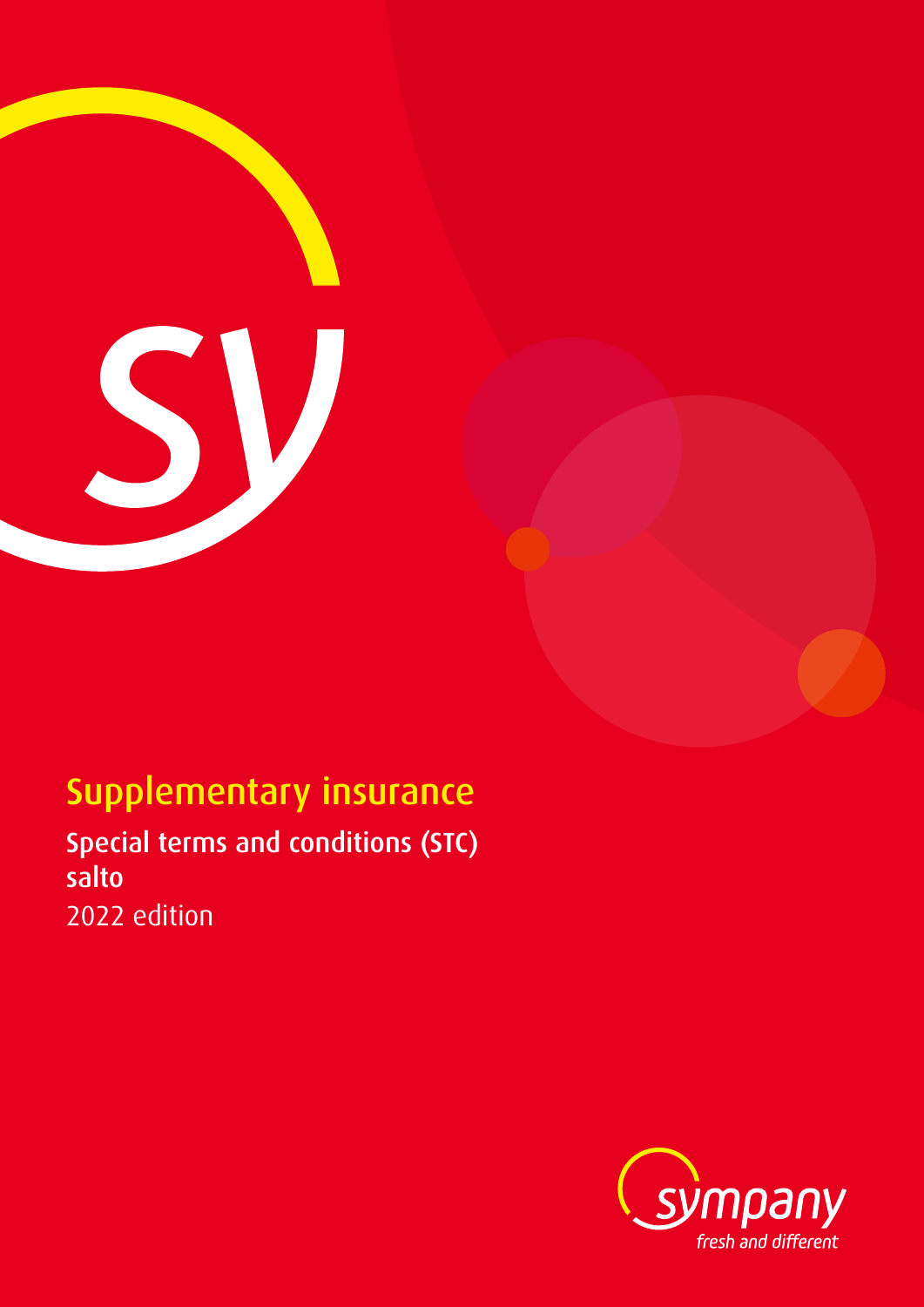# Special terms and conditions (STC) salto under the Federal Insurance Contract Act (ICA)

2022 edition

# Contents

| $\mathbf{1}$                                       | <b>Insurance fundamentals</b>                                                                                                                                                               | Page                         | $\overline{\mathbf{3}}$  |
|----------------------------------------------------|---------------------------------------------------------------------------------------------------------------------------------------------------------------------------------------------|------------------------------|--------------------------|
| 1.1<br>1.2<br>1.3                                  | Purpose<br>Insurance provider                                                                                                                                                               | Page<br>Page                 | 3<br>3                   |
| 1.4                                                | General Terms and Conditions of<br>Insurance (GTC)<br>Insured persons                                                                                                                       | Page<br>Page                 | 3<br>3                   |
| 1.5                                                | Automatic transfer to the plus, hospita<br>general and tourist insurance departments                                                                                                        | Page                         | 3                        |
| 1.6<br>1.7                                         | Early transfer to the plus, hospita general<br>and tourist insurance departments<br><b>Benefit conditions</b>                                                                               | Page<br>Page                 | 3<br>3                   |
| 1.7.1<br>1.7.2<br>1.7.3<br>1.7.4<br>1.7.5<br>1.7.6 | General<br>Intensive-care hospitals<br>Hospital list<br>Treatment outside the canton for medical<br>reasons<br>Hospitals with a recognized charge scale<br>Absent criteria, maximum charges |                              |                          |
| $\overline{2}$                                     | <b>Outpatient treatment</b>                                                                                                                                                                 | Page                         | $\overline{\mathbf{3}}$  |
| 2.1<br>2.2                                         | Medical treatment performed outside<br>of the place of residence or work<br>Emergency treatment while abroad                                                                                | Page<br>Page                 | 3<br>3                   |
| 2.3                                                | <b>Duration of benefits</b>                                                                                                                                                                 | Page                         | 4                        |
| 3                                                  | <b>Inpatient treatment</b>                                                                                                                                                                  | Page                         | $\overline{4}$           |
| 3.1<br>3.1.1<br>3.1.2<br>3.1.3                     | Intensive care<br>Benefit coverage<br>Treatment in a higher class of hospital ward<br>Treatment in an unlisted hospital                                                                     | Page                         | 4                        |
| 3.2                                                | Inpatient rehabilitation                                                                                                                                                                    | Page                         | 4                        |
| 3.3<br>3.4                                         | Psychiatric clinics<br>Benefits abroad in emergencies                                                                                                                                       | Page<br>Page                 | 4<br>4                   |
| $\overline{4}$                                     | <b>Maternity</b>                                                                                                                                                                            | Page                         | $\overline{\mathcal{A}}$ |
| 4.1<br>4.2                                         | Costs of inpatient treatment<br>Birth in a maternity clinic                                                                                                                                 | Page<br>Page                 | 4<br>4                   |
| $\overline{\mathbf{5}}$                            | Assistance abroad                                                                                                                                                                           | Page                         | $\overline{4}$           |
| 5.1<br>5.2<br>5.3<br>5.4<br>5.5                    | Additional Assistance benefits<br>Family visits and special return trips<br>Advance towards hospital costs<br>Notifying persons at home<br>Arranging hospitals and medical                  | Page<br>Page<br>Page<br>Page | 4<br>4<br>4<br>5         |

| 5.6<br>5.7<br>5.8<br>5.8.1<br>5.8.2<br>5.8.3<br>5.8.4 | Medical advice from doctors<br>Benefit exclusions<br>Obligations in the event of a claim<br>Notifying the Sympany 24-hour<br>emergency helpline<br>Exemption from the confidentiality obligation<br>Notification of claim<br>Unused rail or air tickets | Page<br>Page<br>Page                                 | 5<br>5<br>5                     |
|-------------------------------------------------------|---------------------------------------------------------------------------------------------------------------------------------------------------------------------------------------------------------------------------------------------------------|------------------------------------------------------|---------------------------------|
| 6                                                     | <b>Accident supplement</b>                                                                                                                                                                                                                              | Page                                                 | 5                               |
| $\overline{I}$                                        | <b>Prevention</b>                                                                                                                                                                                                                                       | Page                                                 | 5                               |
| 7.1<br>7.2<br>7.3<br>7.4                              | Vaccinations<br>Precautionary gynaecological examinations<br>Getting fit<br>Keeping fit                                                                                                                                                                 | Page<br>Page<br>Page<br>Page                         | 5<br>5<br>5<br>5                |
| 8                                                     | <b>Remedial aids</b>                                                                                                                                                                                                                                    | Page                                                 | 6                               |
| 8.1<br>8.2                                            | Corrective lenses<br>Other remedial aids                                                                                                                                                                                                                | Page<br>Page                                         | 6<br>6                          |
| 9                                                     | Dental care/wisdom teeth                                                                                                                                                                                                                                | Page                                                 | 6                               |
| 9.1<br>9.2<br>9.3                                     | General<br>Service providers and charge scales<br>Treatment abroad                                                                                                                                                                                      | Page<br>Page<br>Page                                 | 6<br>6<br>6                     |
| 10                                                    | <b>Transport costs, search, rescue and</b><br>recovery operations                                                                                                                                                                                       | Page                                                 | 6                               |
| 10.1<br>10.1.1                                        | Transport costs, rescue and recovery<br>actions in emergencies<br>Benefit coverage<br>10.1.2 Excess                                                                                                                                                     | Page                                                 | 6                               |
| 11                                                    | salto variant with a no-claims<br>discount (NCD)                                                                                                                                                                                                        | Page                                                 | 6                               |
| 11.1<br>11.2<br>11.3<br>11.4<br>11.5<br>11.6<br>11.7  | Principle<br>Observation period<br>Discount levels<br>NCD level adjustment<br>Level adjustment when benefits are drawn<br>Maternity benefits<br>Complementary insurance                                                                                 | Page<br>Page<br>Page<br>Page<br>Page<br>Page<br>Page | 6<br>6<br>6<br>6<br>6<br>6<br>7 |
| 12                                                    | Age groups                                                                                                                                                                                                                                              | Page                                                 | 7                               |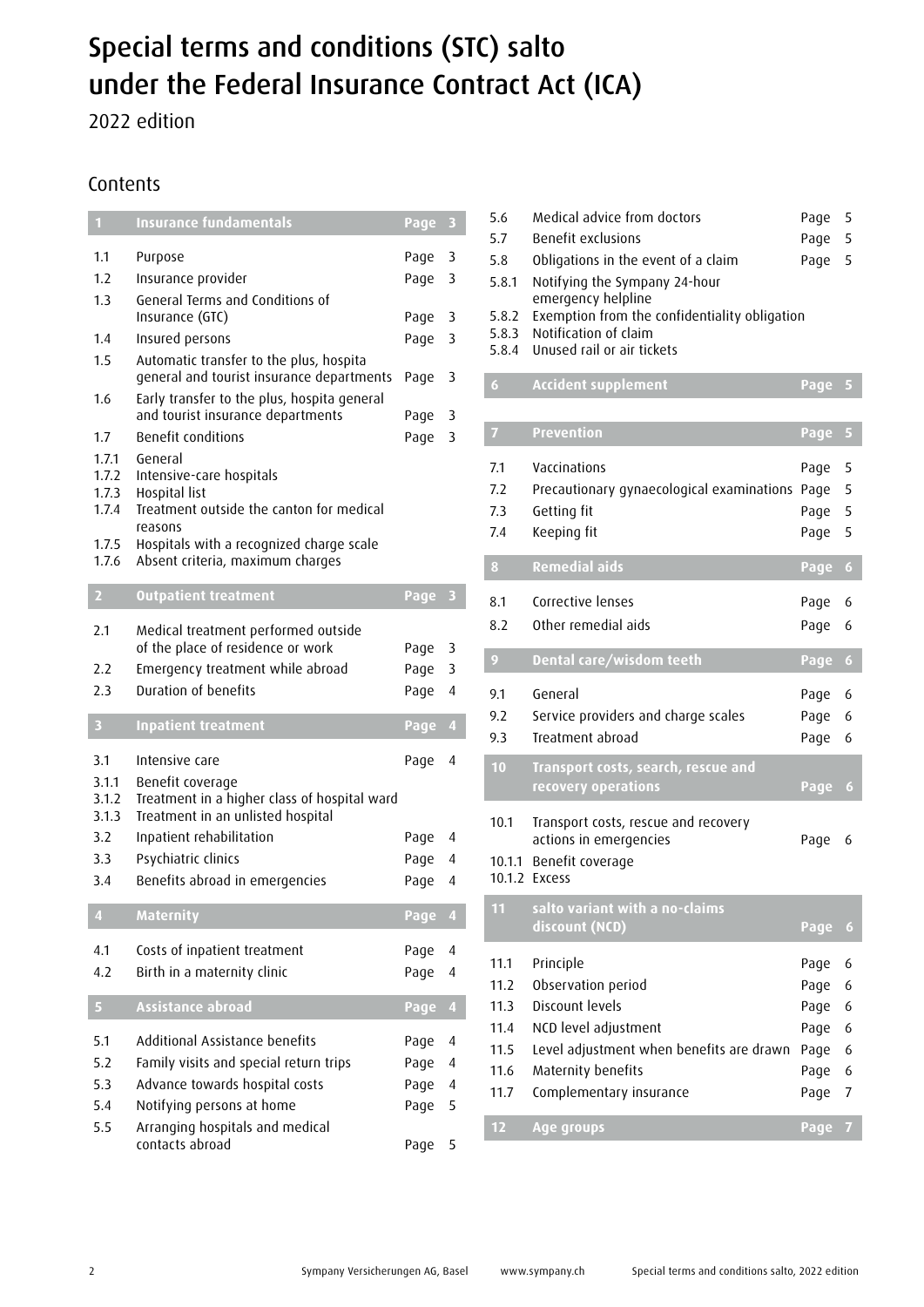# salto

## **1 Insurance fundamentals**

## **1.1 Purpose**

salto meets the costs of outpatient and inpatient treatment and of emergencies in other countries that are otherwise not covered.

salto provides cover for medical treatments performed outside of the place of residence or work, vaccinations, aids, wisdom tooth extraction, transport costs, search, rescue and recovery costs and courses for promoting a healthy lifestyle.

salto is also designed to meet otherwise uncovered costs for medical treatment in an intensive-care hospital in the event of illness, accident or maternity.

salto also makes contributions to the otherwise uncovered costs of emergency treatment abroad in the event of illness, accident and premature childbirth, and of services during holidays, business travel or periods spent abroad.

salto benefits are supplementary to those under all other insurance policies concluded with Sympany.

The salto insurance policy offers benefits on top of compulsory health insurance (hereinafter referred to as basic insurance). No more than the proportion of the total costs that is not covered by social insurance (including basic insurance with another insurance provider) will be covered.

## **1.2 Insurance provider**

The insurance provider is Sympany Versicherungen AG, Basel (henceforth referred to as the insurer).

## **1.3 General Terms and Conditions of Insurance (GTC)**

The General Terms and Conditions of Insurance of Sympany Versicherungen AG are an integral component of the provisions of salto insurance. In the event of conflicting provisions, the Special Terms and Conditions of salto cover shall take precedence over the General Terms and Conditions of Insurance.

## **1.4 Insured persons**

salto can be commenced at any time between the insured person's 18th and 31st birthdays.

### **1.5 Automatic transfer to the plus, hospita general and tourist insurance departments**

salto expires on 31 December of the year in which the insured person celebrates his 32nd birthday. Transfer to the plus, hospita general and tourist departments takes place automatically on 1 January of the following year. No new health declaration is required for this automatic transfer. In the case of automatic transfer, no new health declaration is required, although existing cover restrictions in accordance with the General Terms and Conditions of Insurance shall continue unaffected.

## **1.6 Early transfer to the plus, hospita general and tourist insurance departments**

Insured persons can transfer early to the plus, hospita general and tourist insurance departments without a new health declaration with effect from 1 January of any year. Insured persons are also entitled to transfer to mondial insurance. This need not take place on 1 January.

A transfer or change during the course of the year is also possible during pregnancy. Existing cover restrictions in accordance with the General Terms and Conditions of Insurance shall continue unaffected.

## **1.7 Benefit conditions**

## 1.7.1 General

Benefits shall only be paid if treatment is provided on medical grounds by persons recognised by the insurance provider. Information about which persons are recognised must be acquired from the insurance provider. In the case of inpatient treatment, benefits shall only be paid if and for as long as the insured person remains hospitalised within the sense of the basic insurance and if the treatment is administered in an acute care hospital. The treatment must be provided by service providers who are recognised as such by the Federal Law on Sickness Insurance (KVG).

## 1.7.2 Intensive-care hospitals

An intensive-care hospital is a medical institution that provides medical and nursing care, equipped with the necessary technical infrastructure to treat patients in need of constant medical observation for reasons of illness, accident or childbirth.

## 1.7.3 Hospital list

Additionally, hospital treatment must take place in hospitals that appear on the approved list of the canton of location or canton of residence in accordance with Art. 39 KVG. Reduced benefits are payable for treatment in other hospitals.

## 1.7.4 Treatment outside the canton for medical reasons

In accordance with statutory provisions (Art. 41/3 KVG), the canton of residence meets the additional costs of medically indicated hospitalization outside the canton.

## 1.7.5 Hospitals with a recognized charge scale

Hospitals under contract are those with which the insurer has agreed defined charge scales. The health fund has a list of hospitals under contract, which is available for inspection at any time.

## 1.7.6 Absent criteria, maximum charges

If a hospital has no ward-classification criteria or applies criteria that differ from those set out in these provisions, its wards are treated as private for insurance purposes. In this event the insurer can set maximum charges for the general ward based on those of a comparable hospital with a recognized charge scale, located in the region where the insured person lives.

Any maximum tariffs established by the insurance provider can be checked with the insurance provider.

## **2 Outpatient treatment**

## **2.1 Medical treatment performed outside of the place of residence or work**

Treatment by KVG-covered doctors performed outside of the insured person's place of residence or work are fully covered subsequent to the benefits of the basic insurance as per the KVG tariff applicable at the place of treatment.

## **2.2 Emergency treatment while abroad**

In the event of emergency treatment by doctors while abroad, salto cover shall fully cover the costs subsequent to the benefits of the basic insurance.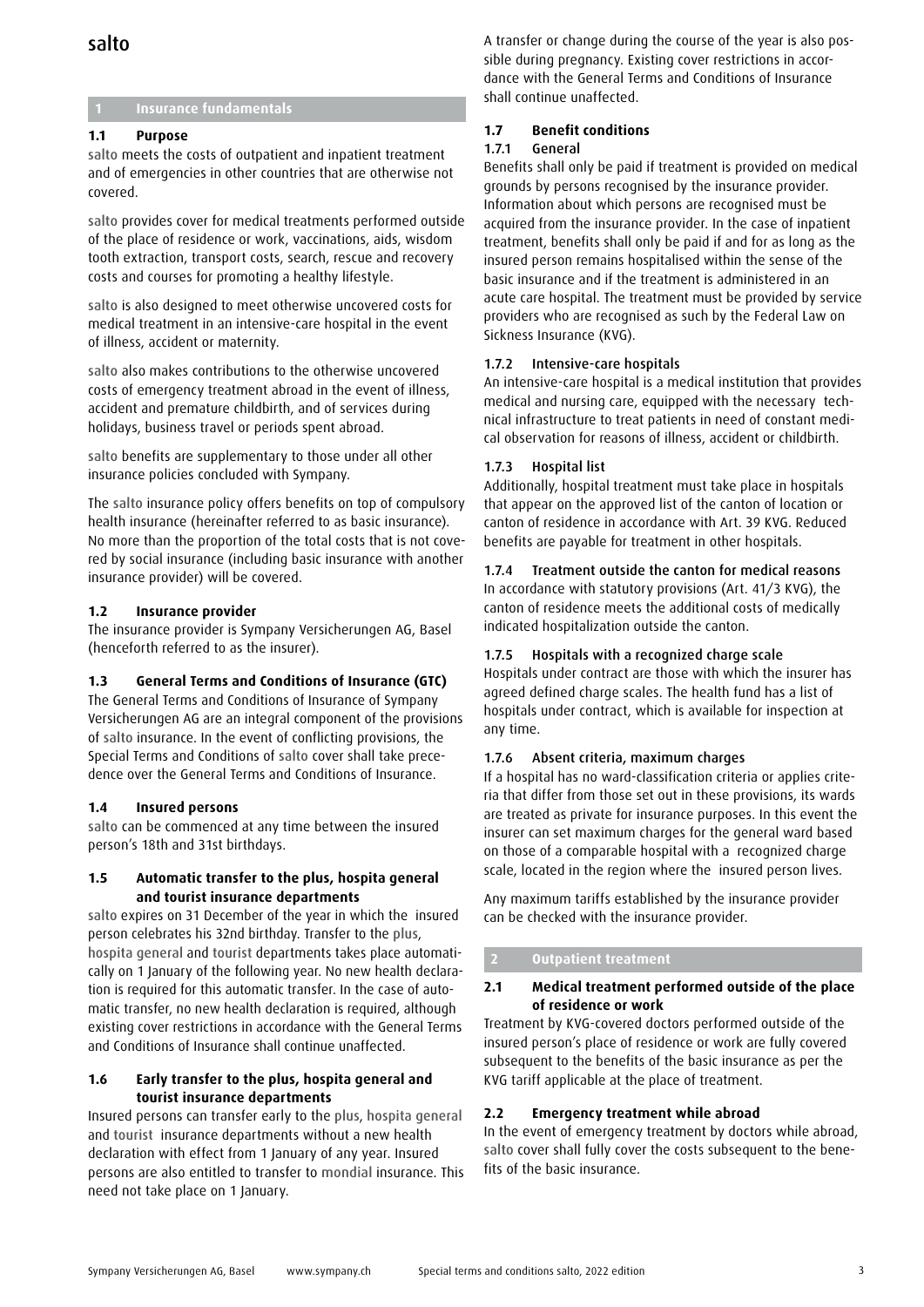## **2.3 Duration of benefits**

Subject to any provision to the contrary in the salto insurance provisions, benefits are not limited in time.

## **3 Inpatient treatment**

## **3.1 Intensive care**

## 3.1.1 Benefit coverage

salto shall cover the benefit level for a general ward in an acute care hospital with a recognised tariff anywhere in Switzerland (shared room) subsequent to the benefits of the basic insurance.

Not covered is the share costs under the basic insurance including the daily contribution to the cost of the hospital stay.

## 3.1.2 Treatment in a higher class of hospital ward

If treatment takes place in a higher class of hospital ward than is covered by insurance, cover is limited to the costs that would have been incurred in the insured ward. If these costs cannot be determined, salto pays a flat rate

#### CHF 30 per day

## 3.1.3 Treatment in an unlisted hospital

If the treatment is given in a hospital which does not appear on a cantonal hospital list, a maximum flat rate is payable.

CHF 30 per day

## **3.2 Inpatient rehabilitation**

If medical treatment is provided in a multipurpose sanatorium recognized by the insurer or in a medical rehabilitation ward or clinic, salto meets the full costs for the first 60 days in accordance with the provisions on intensive care.

A list of recognised sanatoria or rehabilitation centres is compiled and can be accessed through the insurance provider at any time.

## **3.3 Psychiatric clinics**

In accordance with the provisions on intensive care, salto pays the full costs of inpatient treatment in a psychiatric clinic and psychiatric treatment in an intensive-care hospital or special clinic for a period of 90 days.

These benefits are payable only once within a period of three calendar years.

### **3.4 Benefits abroad in emergencies**

salto shall cover all costs of emergency inpatient treatment in the general ward in an acute care hospital during a temporary stay abroad subsequent to the benefits of the basic insurance. If the costs incurred are higher, salto pays additional benefits under Assistance.

Benefits are paid for as long as repatriation is not medically possible, subject to a maximum of one year. In the event of inpatient treatment, a cost assumption request must be submitted to the insurance provider immediately, but within ten days of admission to the hospital at the latest.

**Maternity** 

## **4.1 Costs of inpatient treatment**

salto shall cover the costs incurred by the mother in the event of a birth in the general ward in a hospital anywhere in Switzerland, where these costs are not covered by the basic insurance.

If the child has no insurance of its own, the mother's salto insurance pays the costs for the child in a general ward anywhere in Switzerland that are not otherwise covered.

## **4.2 Birth in a maternity clinic**

salto shall provide the following contributions per birth in the event of a birth at a maternity clinic recognised by the insurance company but that is not included in the cantonal list of hospitals:

90%, to a maximum of CHF 1,000

## **5 Assistance abroad**

## **5.1 Additional Assistance benefits**

For up to 100 days' travel per calendar year, Assistance contributes as follows to the otherwise uncovered costs of inpatient treatment, family visits and special return trips, transportation and rescue operations:

Up to CHF 50,000

Cost shares and excesses are not covered.

## **5.2 Family visits and special return trips**

If an insured person falls seriously ill or suffers a serious accident abroad and has to be hospitalized for more than 7 days, the insurer organizes and pays for a visit to his bedside by a person close to him (1st-class rail travel or economy class air travel).

If an insured person needs to be repatriated for inpatient treatment in a suitable hospital in his/her canton of residence for urgent medical reasons, the Sympany 24-hour emergency helpline shall arrange a special return journey for family members travelling with the insured person or for a person close to him/her. The additional costs incurred are covered.

If an insured person falls ill or suffers an accident and cannot undertake the planned return journey because he/she is in hospital, the Sympany 24-hour emergency helpline shall arrange a special return journey for the insured person, family members travelling with him/her or a person close to him/ her. The additional costs incurred are covered.

### **5.3 Advance towards hospital costs**

If an insured person requires hospitalization abroad, the insurer makes the following advance contribution to his hospital costs if necessary:

#### Up to CHF 20,000

If part of this advance payment is not covered by the insured person's existing insurance, it is charged to him. The sum reclaimed must be repaid within 30 days.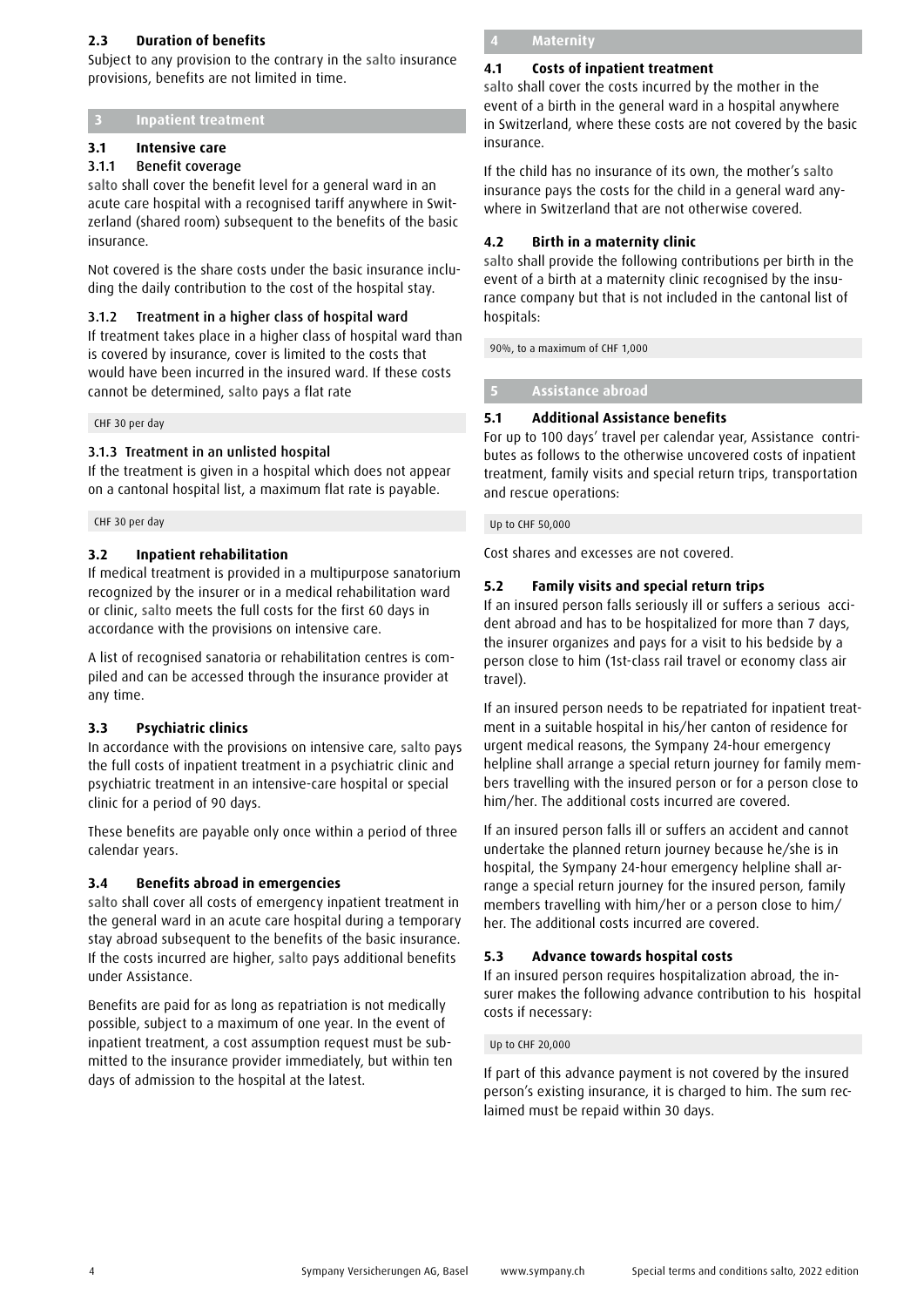## **5.4 Notifying persons at home**

In the event that measures are organized by the Sympany 24-hour emergency helpline, it shall notify the insured person's family members of the situation and inform them about the measures that have been arranged.

## **5.5 Arranging hospitals and medical contacts abroad**

If necessary, the Sympany 24-hour emergency helpline arranges for the insured person to visit a doctor or a hospital in the vicinity of where he is staying. In the event of communication problems, the Sympany 24-hour emergency helpline provides interpretation facilities.

## **5.6 Medical advice from doctors**

If an insured person requires medical assistance while travelling and this cannot be provided where he/she is staying, the doctors at the Sympany 24-hour emergency helpline shall provide medical advice.

This advice is just that: advice. It may not under any circumstances be regarded as a diagnosis.

## **5.7 Benefit exclusions**

In addition to the limitation of benefits laid out in the General Terms and Conditions of Insurance of Sympany Versicherungen AG, there is no entitlement to insurance benefits

- for illnesses and the consequences of accidents that already existed when the journey began, or that the insured person knew were imminent and would require medical treatment,
- if the insured person travels abroad for the specific purpose of treatment, care or childbirth,
- if the Sympany 24-hour emergency helpline has not given prior approval for search operations, repatriation, family visits or special return journeys.

However, benefit reductions shall not be applied where

- the insured person was not at fault in the situation or
- the insured person can prove that the breach of contract in no way precipitated the adverse event or affected the scope of benefits covered by the insurer.

The insurer cannot be expected to arrange emergency transportation or repatriation if these are rendered impossible by extraneous circumstances such as strike, riot, acts of violence, major industrial accidents, radioactivity, natural disasters, epidemic illnesses or force majeure.

## **5.8 Obligations in the event of a claim**

5.8.1 Notifying the Sympany 24-hour emergency helpline The Sympany 24-hour emergency helpline must always be notified without delay of any sudden illness, accident or premature birth necessitating hospital treatment or assistance in Switzerland or while abroad.

## 5.8.2 Exemption from the confidentiality obligation

The insured person releases doctors and other medical personnel treating him/her, as well as the insurer, from their obligation of secrecy vis-à-vis the Sympany 24-hour emergency helpline or the insurer.

## 5.8.3 Notification of claim

The insured person must submit his/her claim to the insurer immediately, providing all relevant information together with full medical and administrative particulars. Only detailed, legible original bills will be accepted. If the details on the bill

are insufficient and the requested supplementary information is not forthcoming, benefits are fixed at the discretion of the insurer.

## 5.8.4 Unused rail or air tickets

The claimant must forward unused rail or air tickets to the insurer without being called upon to do so. If unused tickets have been sold or their value refunded by third parties, insurance benefits are reduced by the compensation received. If the claimant fails to meet this obligation, the insurer may require him to refund an amount determined at the insurer's discretion or reduce his claim for benefits by such an amount.

## **6 Accident supplement**

Following an accident-related hospital stay, remedial aids needed for subsequent treatment are covered as per compulsory accident-insurance practice.

The costs of remedial aids are covered to the same extent where those aids replace a part of the body or a body function if these were impaired in connection with an accident which necessitated hospital treatment.

An excess of 10% is payable by the insured person on these benefits.

## **7 Prevention**

## **7.1 Vaccinations**

The following contributions are payable per calendar year to the costs of vaccinations to prevent infection:

90% of actual costs, to a maximum of CHF 220.– per calendar year

No benefits are provided for vaccinations that are undertaken for occupational reasons, whose effect is medically disputed or that are still in the research stage.

## **7.2 Precautionary gynaecological examinations**

The costs of one precautionary gynaecological examination per calendar year are insured at the KVG charge rate, provided that no such benefits are received in the same calendar year under KVG insurance. An excess of 10% applies to this benefit.

### **7.3 Getting fit**

salto shall contribute as follows to the disclosed costs of a course recognised by the insurer for promoting a healthy lifestyle (such as smoking cessation, back training and nutritional advice):

CHF 150 per calendar year

The insurer shall specify recognised courses for promoting a healthy lifestyle. The list of recognised courses is amended or added to on an ongoing basis and can be referred to at any time via the insurer.

## **7.4 Keeping fit**

The following contributions are payable towards further recognized preventive measures such as sport, fitness and relaxation courses:

## A total of CHF 200 per calendar year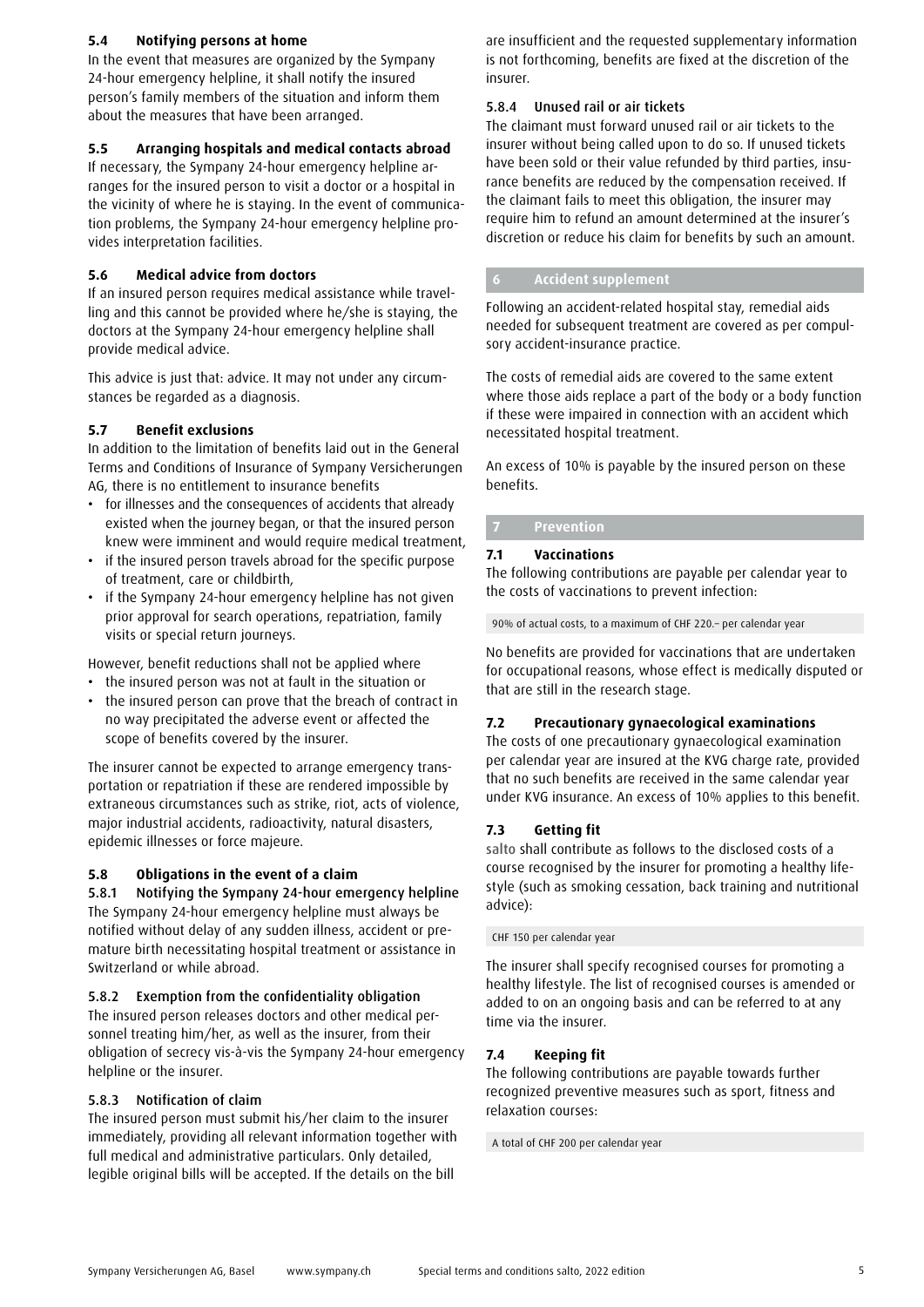The insurer shall specify the recognised institutions, preventive measures, cost contributions and cover limits. The list of recognised institutions, preventive measures, cost contributions and cover limits is amended or added to on an ongoing basis and can be referred to at any time via the insurer.

## **8 Remedial aids**

## **8.1 Corrective lenses**

The insurer makes the following contributions to the costs of spectacles or contact lenses required for visual correction:

CHF 420 per 3 years

## **8.2 Other remedial aids**

Upon provision of a prescription, costs may be reimbursed for the rental and purchase prices of requisite medical aids adapted to the person's state of health for which no benefits are provided under the basic insurance:

50%, up to a maximum of CHF 250 per calendar year

The insurer shall specify the recognised aids.

The list of recognised aids is amended or added to on an ongoing basis and can be referred to at any time via the insurer.

Costs incurred for the operation, maintenance and repair of these remedial aids are not covered.

## **9 Dental care/wisdom teeth**

### **9.1 General**

The insurance covers the costs of the extraction of wisdom teeth. If the treatment is provided as inpatient treatment, the costs shall be assumed up to the amount of the contractually agreed daily flat rate of the general ward in the canton of residence. An excess of 10% is payable by the insured person on these benefits.

## **9.2 Service providers and charge scales**

Benefits are reimbursed according to the scale applicable to dental benefits under compulsory health care insurance. If the dentist makes a higher charge than that stipulated in compulsory health care insurance, the difference is payable by the insured person.

The term "dentist" denotes a practitioner who has acquired the appropriate Swiss federal or equivalent diploma or who has been granted authorization to pursue the profession by the canton on the basis of evidence of scientific qualifications.

## **9.3 Treatment abroad**

Treatment abroad is covered provided that the medical personnel concerned have undergone training equivalent to that of their counterparts in Switzerland and the costs do not exceed Swiss costs.

**10 Transport costs, search, rescue and recovery operations** 

## **10.1 Transport costs, rescue and recovery actions in emergencies**

## 10.1.1 Benefit coverage

The following overall contribution towards the costs of:

- medically necessary emergency transport to the nearest suitable hospital by an appropriate means of transport,
- return transportation to a suitable hospital in the canton in which the insured person resides for inpatient treatment,
- search, rescue and recovery operations is payable:

CHF 40 000 per calendar year

If the costs incurred are higher, salto pays additional benefits under Assistance for transport costs and rescue operations.

Transportation by air is paid for only if it is essential for medical or technical reasons.

#### 10.1.2 Excess

The insured person is liable for the following excess in respect of each claim:

CHF 100

 **11 salto variant with a no-claims discount (NCD)** 

### **11.1 Principle**

In the variant with a no-claims discount, a premium discount is granted if no claims are made.

## **11.2 Observation period**

The monitoring period begins on 1 September or at the start of the period of insurance cover and ends on 31 August of the following year. Whether a cost falls within the observation period depends on the date on which the invoice is processed.

## **11.3 Discount levels**

The following bonus levels or premiums apply to the salto variant with a no-claims discount:

| Discount level salto with<br>a no-claims discount | Premium under salto no-claims discount |        |  |
|---------------------------------------------------|----------------------------------------|--------|--|
|                                                   | Standard premium                       | $+20%$ |  |
|                                                   | Standard premium                       |        |  |
|                                                   | Standard premium                       | $-30%$ |  |

The premium for salto with a no-claims discount is stated in the policy document. The insurer may introduce new discount levels with effect from the beginning of a new insurance period, and also adjust discounts in the light of inflation.

### **11.4 NCD level adjustment**

If the person insured under hospita with no-claims bonus has drawn no benefits for three successive observation periods at the same bonus level, the level for salto no-claims discount is raised by one level with effect from 1 January of the fourth year (unless he has already reached the maximum bonus level).

### **11.5 Level adjustment when benefits are drawn**

If the insured person draws benefits during an observation period, the level is reduced by one with effect from 1 January of the following year (unless he has already reached bonus level 0).

### **11.6 Maternity benefits**

The costs of hospital treatment for maternity do not count for calculation purposes; these costs are not regarded as benefits and therefore do not have any impact on the bonus level.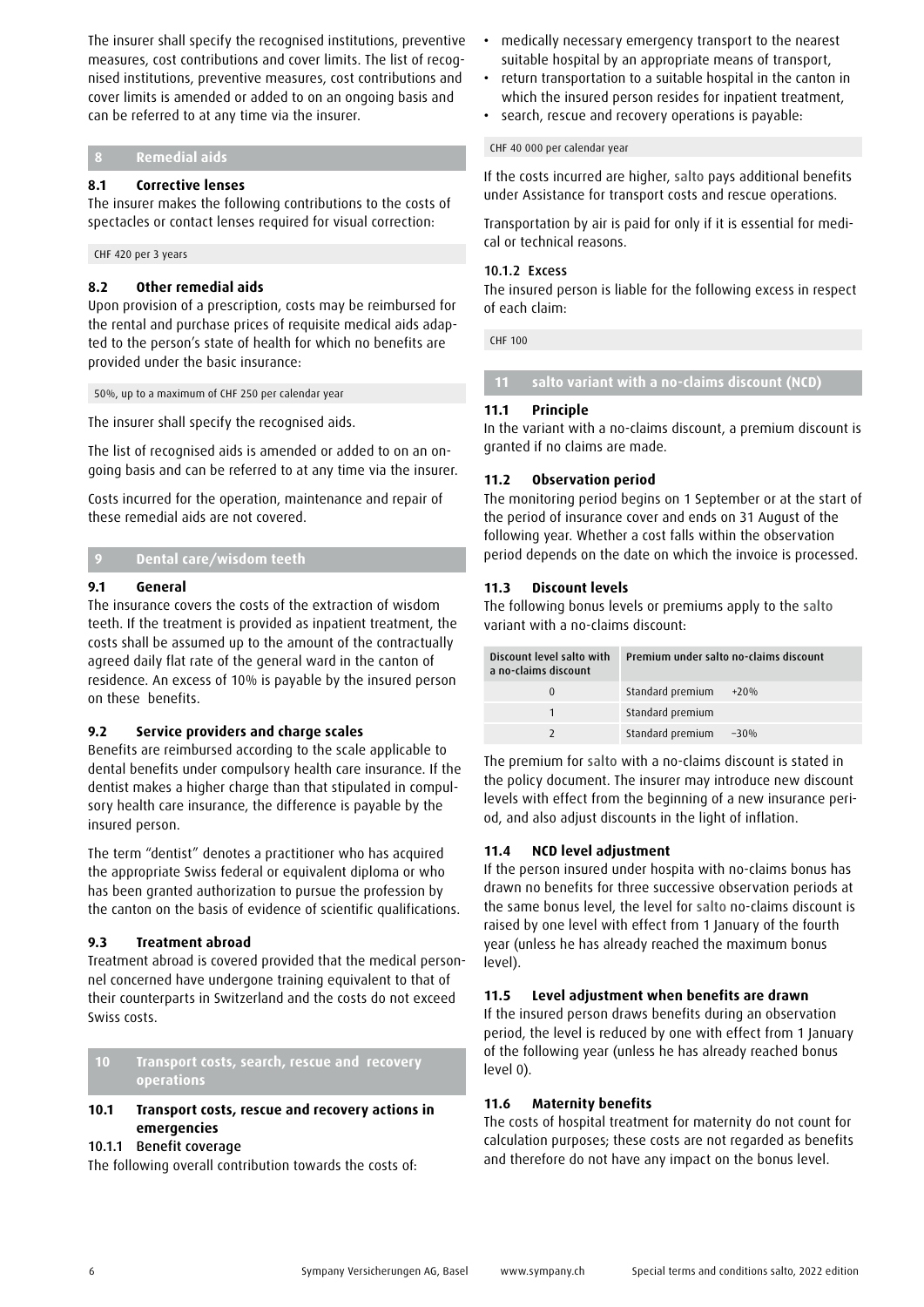## **11.7 Complementary insurance**

Switching from salto with a no-claims discount to standard salto cover requires a declaration of health, except for insured persons with a maximum discount who have drawn no benefits during the current observation period.

## **12 Age groups**

In this insurance category, the age tariff shall apply. This means that premiums in this insurance category tend to rise as the insured person progresses to each subsequent higher age group:

## years of age

19 – 27 28 – 32